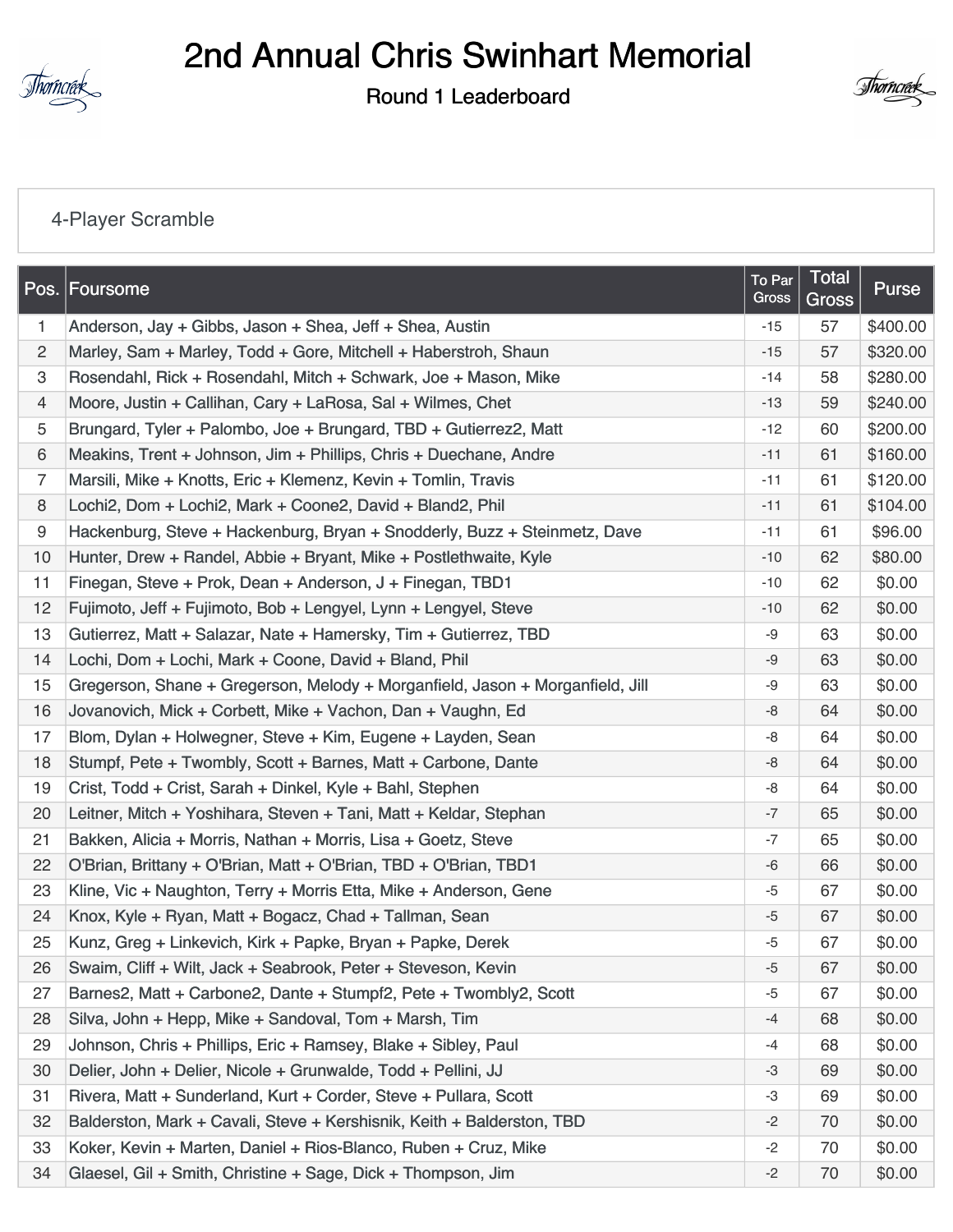

## 2nd Annual Chris Swinhart Memorial

Round 1 Leaderboard



| 35        | Engle, Kathy + Engle, Debbie + Streeter, Jeff + Helmerich, Susie             | $-1$                         | 71        | \$0.00 |
|-----------|------------------------------------------------------------------------------|------------------------------|-----------|--------|
| 36        | Perkes, Grant + Day, Scott + Hynes, Patrick + Brown, Andrew                  | $-1$                         | 71        | \$0.00 |
| 37        | Fillian, Gary + Olson, Michael + Chard, Kevin + Burnham, Brian               | E.                           | 72        | \$0.00 |
| 38        | Lucero, Matt + Levan, Brian + Salazar, David + Hornbuckle, Robert            | E                            | 72        | \$0.00 |
| 39        | Marshall, Ron + Smith, Larry + O'Dell, Jim + Baukol, Marcus                  | $+1$                         | 73        | \$0.00 |
| 40        | Pitzen, Joel + Dicamillo, Steven + Dicamillo, TBD + Brogado, Kerwin          | $+1$                         | 73        | \$0.00 |
| 41        | Schneider, Scott + Frioud, Derik + Burke, Jim + Lewis, Jefferson             | $+4$                         | 76        | \$0.00 |
| 42        | Honstein, Rick + Honstein, Ivan + Kelly, Jim + Ingersoll, Randy              | $+4$                         | 76        | \$0.00 |
| 43        | Beck, Kathleen + Nance, Tracie + Carla, Leet + Schriebvogel, Kriss           | $+5$                         | 77        | \$0.00 |
| 44        | Chambless, Valerie + Wasilewski, Zeke + Cardosa, Dwayne + Cardosa, Elizabeth | $+6$                         | 78        | \$0.00 |
| 45        | Nelson, Nicky + Lemon, Shannon + Allmaras, Mitch + Allmaras, Leslie          | $+6$                         | 78        | \$0.00 |
| 46        | Jones, Kip + Parker, Keith + Dvorak, Mike + Matthews, Brian                  | $+7$                         | 79        | \$0.00 |
| 47        | Swinhart, Hal + Swinhart, Greg + Swinhart, Jeff + Swinhart, Jordan           | $+8$                         | 80        | \$0.00 |
| 48        | Leon, Jenny + Harpring, Stephanie + Krueger, Adam + Klein, Jamie             | $+9$                         | 81        | \$0.00 |
| 49        | Brown, David + Brown, Heather + Rael, Joe + Morgan, Travis                   | $+10$                        | 82        | \$0.00 |
| <b>NC</b> | Silva2, John + Hupp, Mike + Snodderly, Buzz1 + Sandoval2, Tom                | $\overline{\phantom{a}}$     | NC        | \$0.00 |
| <b>NC</b> | Papke2, Bryan + Papke2, Derek + Kunz2, Greg + Linkevich2, Kirk               | $\overline{\phantom{a}}$     | <b>NC</b> | \$0.00 |
| NC        | Thomas, Matt + Carlson, Bubba + Weingartner, Chris + Bredine, David          | $\qquad \qquad \blacksquare$ | NC        | \$0.00 |
|           | Total Purse Allocated: \$2,000.00                                            |                              |           |        |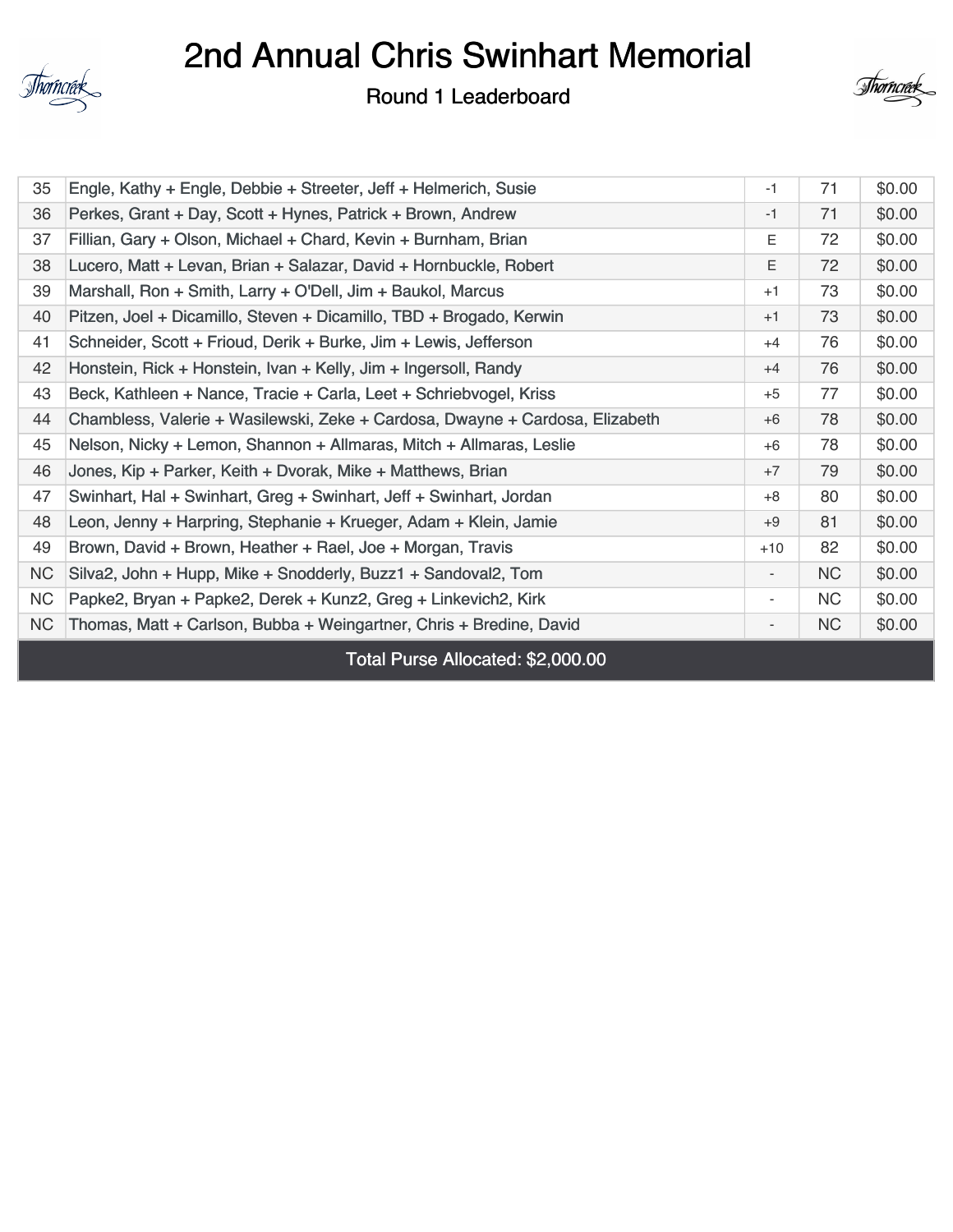

## 2nd Annual Chris Swinhart Memorial

Round 1 Leaderboard



| Closest to Pin #4 (AM)         |                     |  |  |  |  |
|--------------------------------|---------------------|--|--|--|--|
| Player<br>Pos.                 | <b>Details</b>      |  |  |  |  |
| Lochi, Dom<br>$\mathbf{1}$     | Dozen TP5           |  |  |  |  |
| Closest to Pin #7 (AM)         |                     |  |  |  |  |
| Player<br>Pos.                 | <b>Details</b>      |  |  |  |  |
| Gore, Mitchell<br>$\mathbf{1}$ | Dozen ProV1         |  |  |  |  |
| Closest to Pin #13 (AM)        |                     |  |  |  |  |
| Pos.<br>Player                 | <b>Details</b>      |  |  |  |  |
| Kline, Vic<br>1                | Dozen Srixon Z-Star |  |  |  |  |
| Closest to Pin #17 (AM)        |                     |  |  |  |  |
| Player<br>Pos.                 | <b>Details</b>      |  |  |  |  |
| Streeter, Jeff<br>1            | Dozen TP5           |  |  |  |  |
| Long Drive Men #3 (AM)         |                     |  |  |  |  |
| Player<br>Pos.                 | <b>Details</b>      |  |  |  |  |
| Bland, Phil<br>$\mathbf{1}$    | Dozen Srixon Z-Star |  |  |  |  |
| Long Drive Women #18 (AM)      |                     |  |  |  |  |
| Player<br>Pos.                 | <b>Details</b>      |  |  |  |  |
| Engle, Kathy<br>$\mathbf{1}$   | Dozen Srixon Z-Star |  |  |  |  |